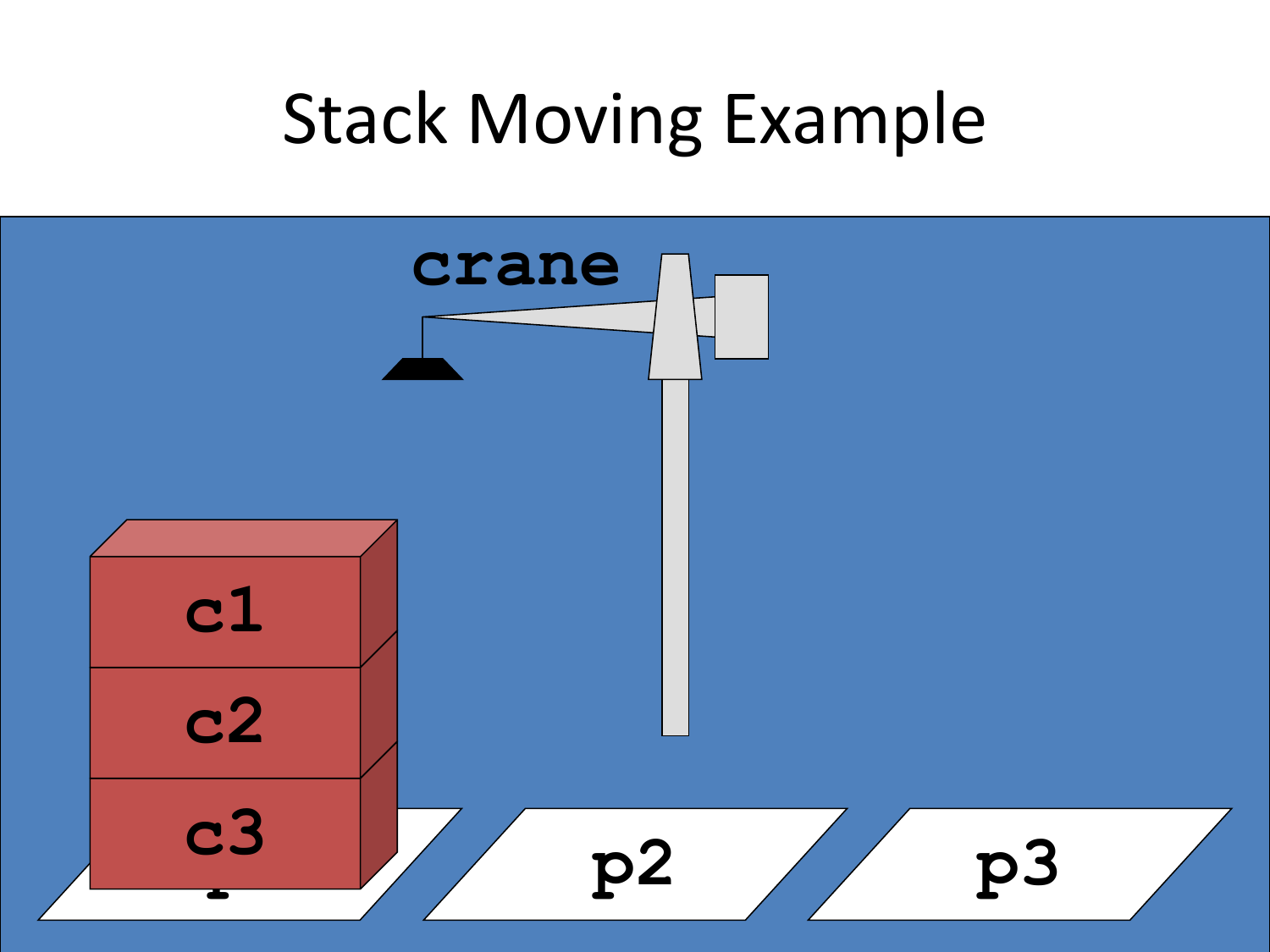### STN Methods: DWR Example (3)

- move via intermediate: move stack to intermediate pile (reversing order) and then to final destination (reversing order again)
- move-stack-twice( $p_o$ , $p_i$ , $p_d$ )
	- $-$  task: move-ordered-stack( $p^{}_{o}$ , $p^{}_{d}$ )
	- precond: -
	- subtasks:

〈move-stack(*p<sup>o</sup>* ,*pi* ),move-stack(*p<sup>i</sup>* ,*pd* )〉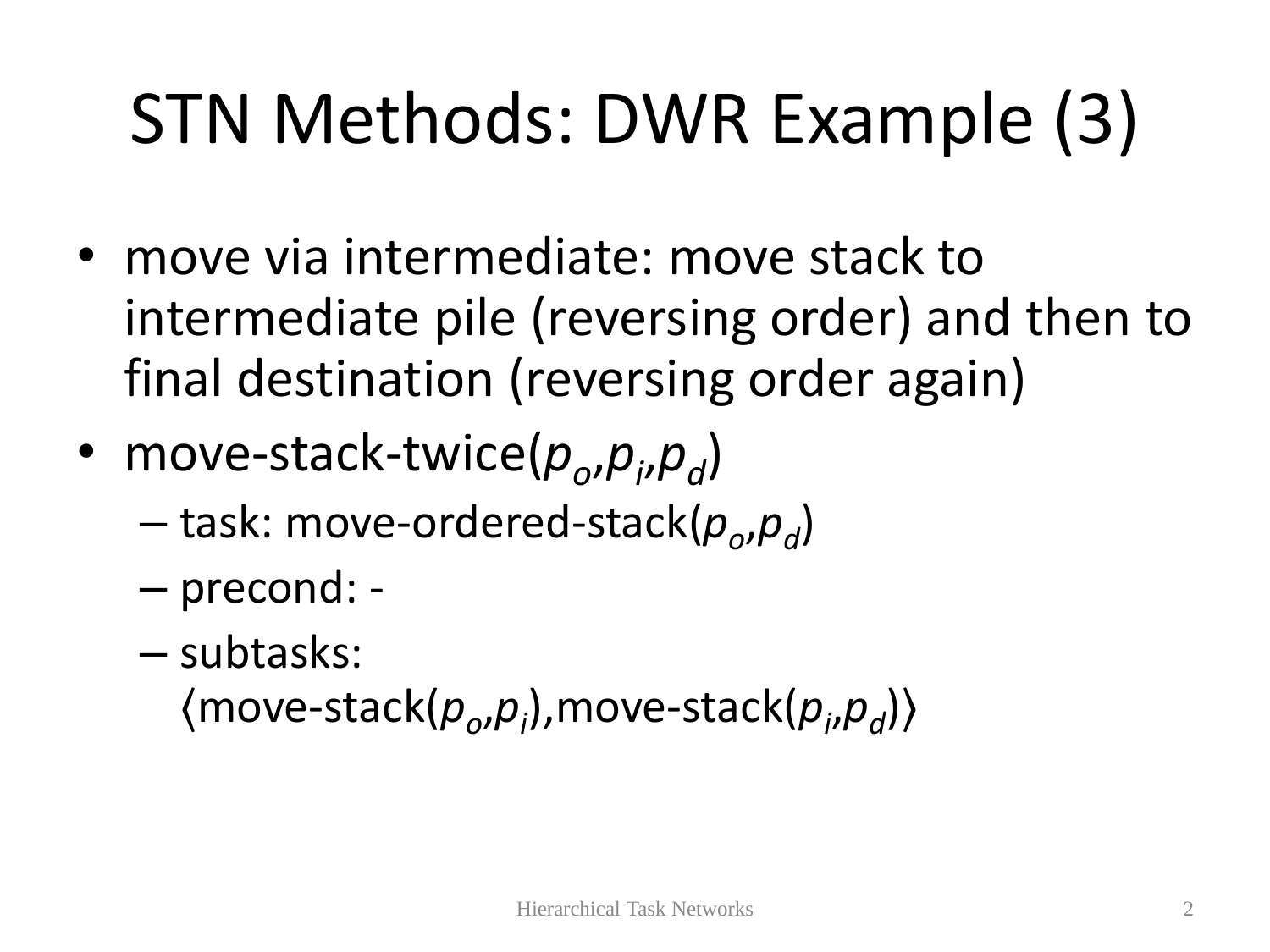## STN Methods: DWR Example (2)

- move stack: repeatedly move the topmost container until the stack is empty
- recursive-move( $p_o$ , $p_d$ , $c$ , $x_o$ )
	- task: move-stack(*p<sup>o</sup>* ,*pd* )
	- precond: top(*c*,*p<sup>o</sup>* ), on(*c*,*x<sup>o</sup>* )
	- subtasks: 〈move-topmost(*p<sup>o</sup>* ,*pd* ), move-stack(*p<sup>o</sup>* ,*pd* )〉
- no-move( $p_o, p_d$ )
	- task: move-stack(*p<sup>o</sup>* ,*pd* )
	- precond: top(pallet,*p<sup>o</sup>* )
	- subtasks: 〈〉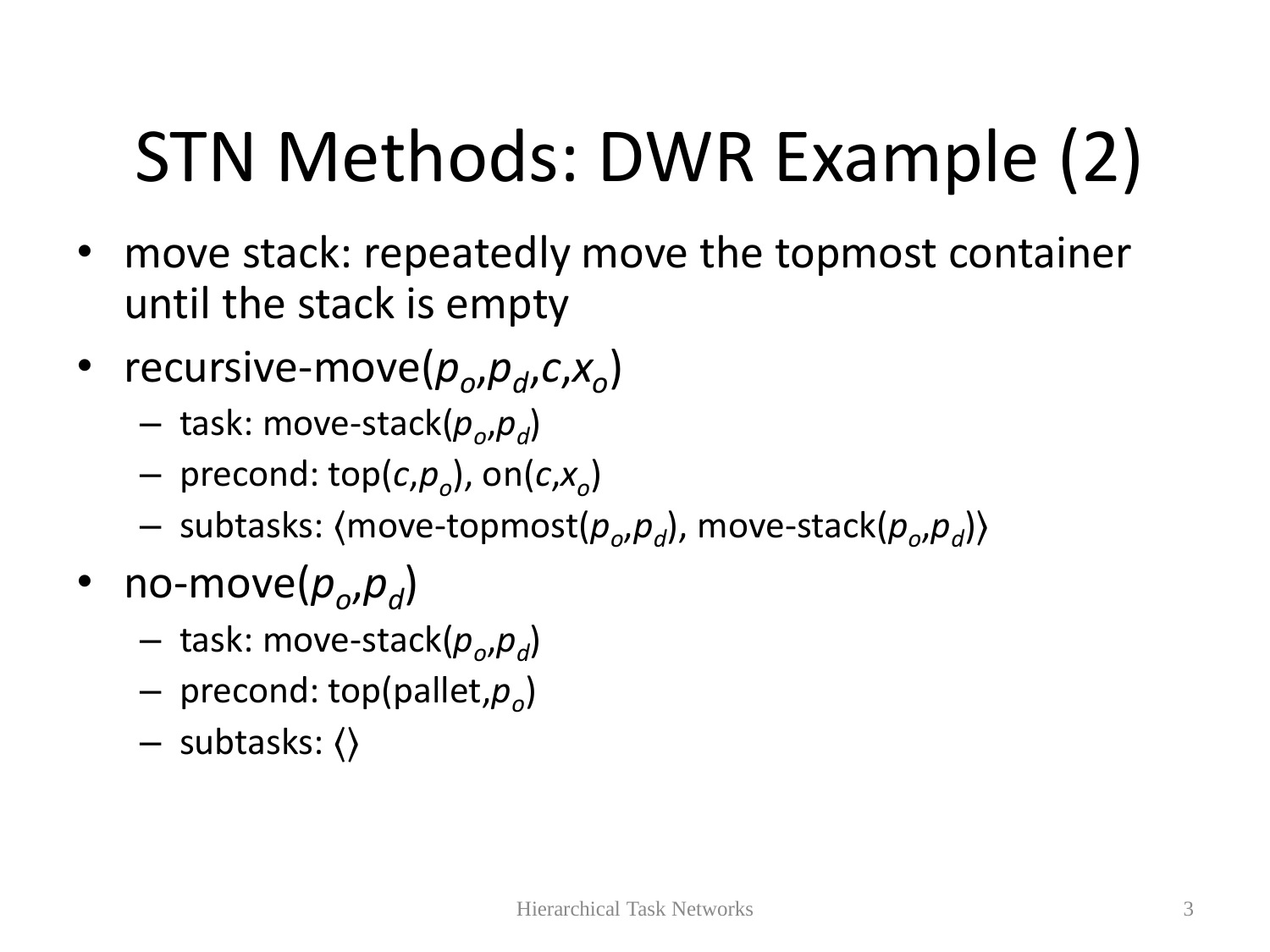## Method Decomposition: DWR Example

•  $\delta(t, m_i, \sigma) =$ 〈move-topmost(p1,p2), move-stack(p1,p2)〉

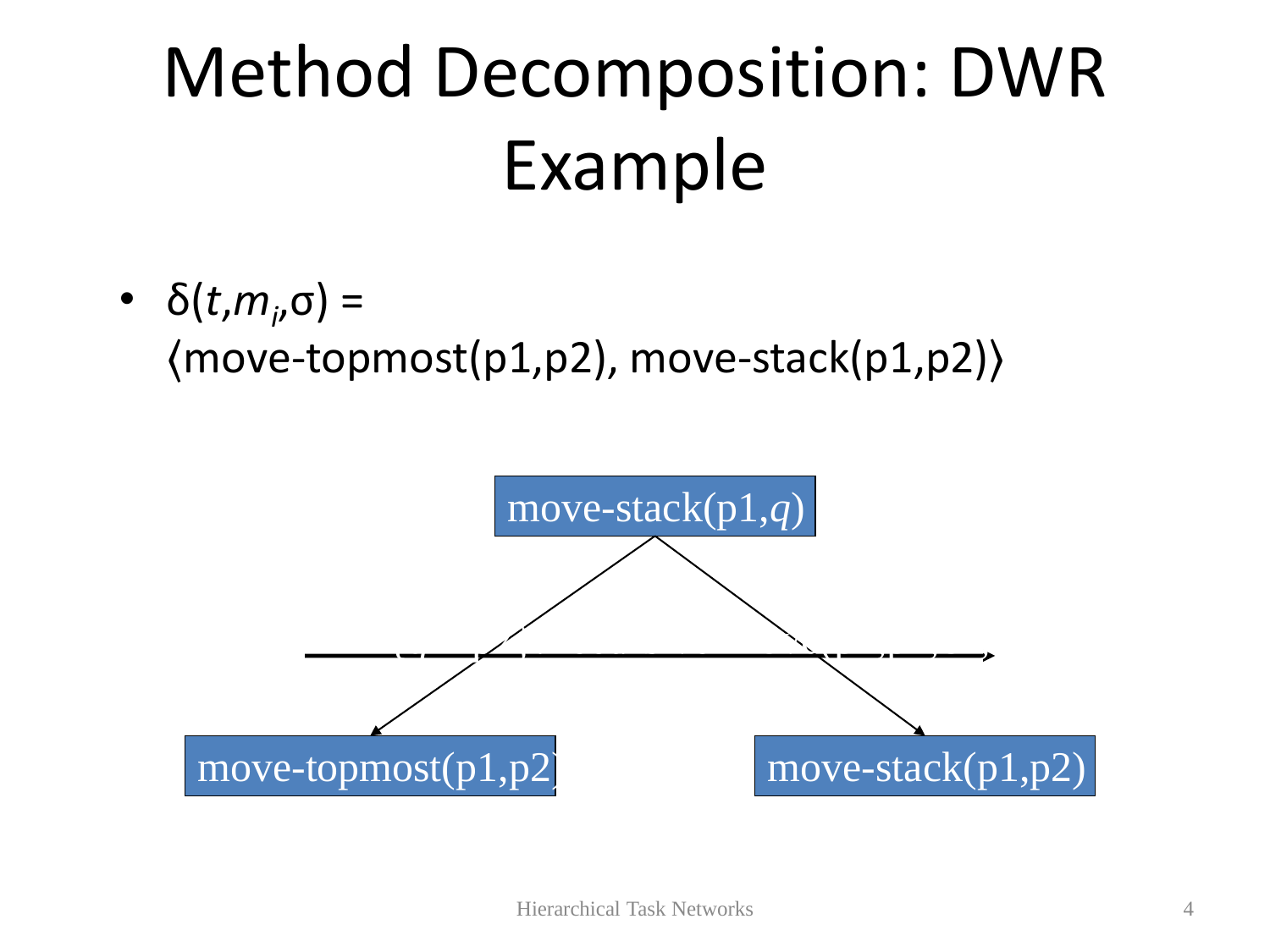#### Decomposition Tree: DWR Example

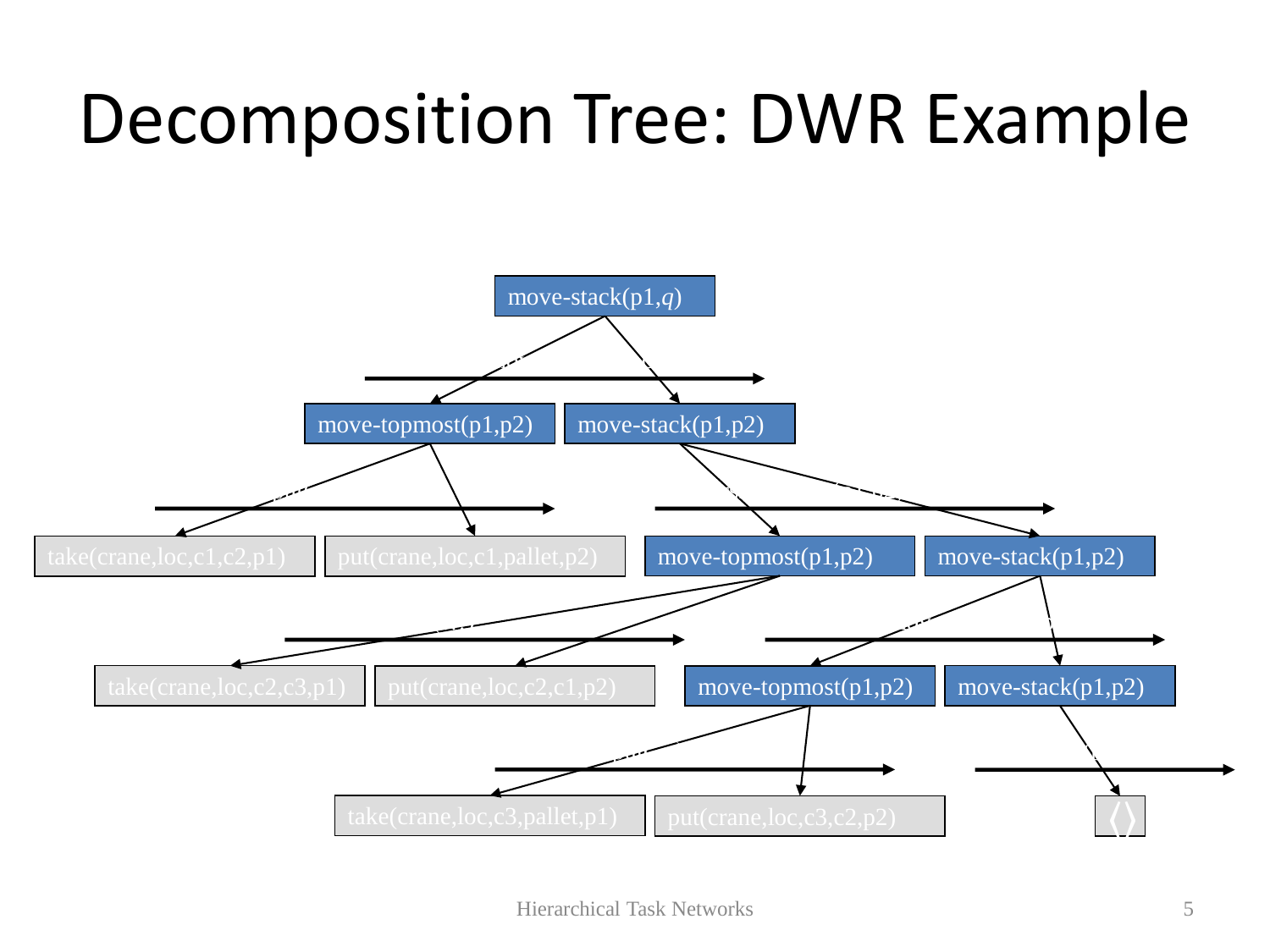# HTN Methods: DWR Example (2)

- move stack: repeatedly move the topmost container until the stack is empty
- recursive-move( $p_o$ , $p_d$ , $c$ , $x_o$ )
	- task: move-stack(*p<sup>o</sup>* ,*pd* )
	- network:
		- subtasks: { $t_1$ =move-topmost( $p_o$ , $p_d$ ),  $t_2$ =move-stack( $p_o$ , $p_d$ )}
		- constraints: { $t_1$  < $t_2$ , before({ $t_1$ }, top( $c, p_o$ )), before({ $t_1$ }, on( $c, x_o$ ))}
- move-one( $p^{\,}_{o},p^{\,}_{d},c$ )
	- task: move-stack(*p<sup>o</sup>* ,*pd* )
	- network:
		- subtasks: { $t_1$ =move-topmost( $p_o, p_d$ )}
		- constraints: {before({ $t_1$ }, top( $c, p_o$ )), before({ $t_1$ }, on( $c$ ,pallet))}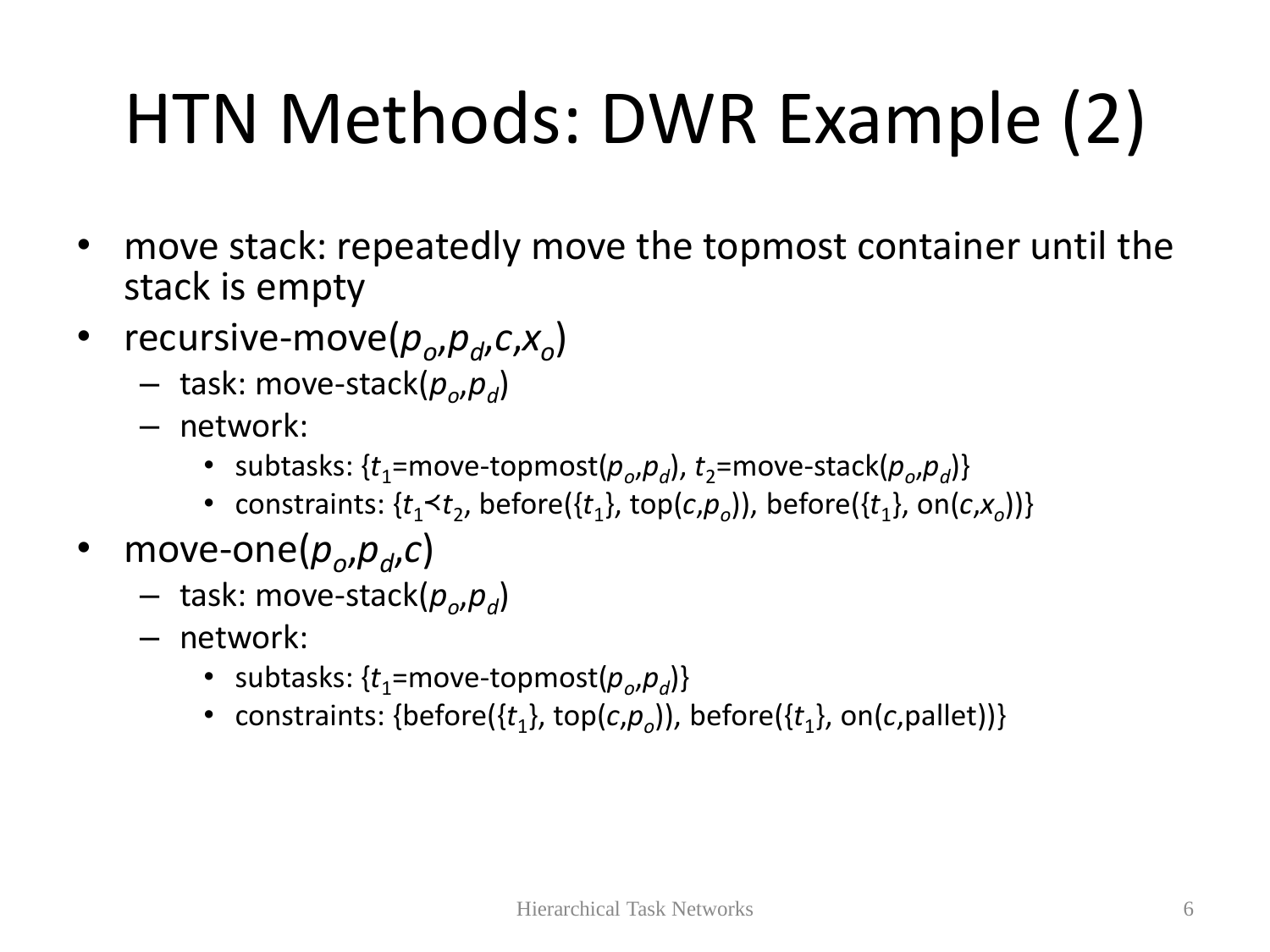#### HTN action example